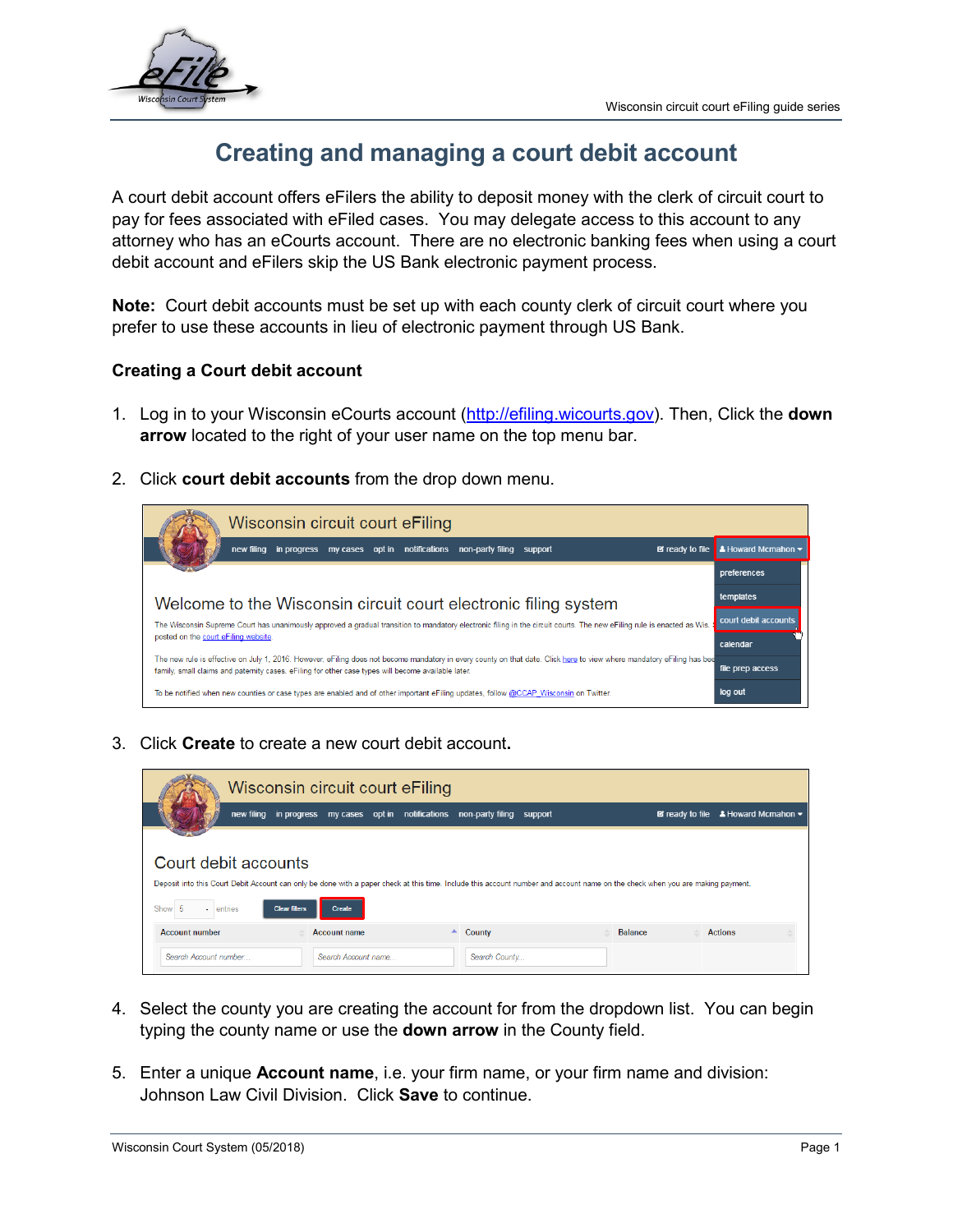|                                     |  |              | Wisconsin circuit court eFiling |                                                                               |  |  |                                                                            |
|-------------------------------------|--|--------------|---------------------------------|-------------------------------------------------------------------------------|--|--|----------------------------------------------------------------------------|
|                                     |  |              |                                 | new filing in progress my cases opt in notifications non-party filing support |  |  | $\boxtimes$ ready to file $\triangle$ Howard Mcmahon $\blacktriangleright$ |
|                                     |  |              |                                 |                                                                               |  |  |                                                                            |
| Add court debit account<br>County   |  |              |                                 |                                                                               |  |  |                                                                            |
| Dunn                                |  | $\times$ $*$ |                                 |                                                                               |  |  |                                                                            |
| <b>Account name</b><br>XYZ Law Firm |  |              |                                 |                                                                               |  |  |                                                                            |
| Cancel<br><b>Save</b>               |  |              |                                 |                                                                               |  |  |                                                                            |

6. A confirmation screen displays your new account with your account name, the county where the account is being established, a system-generated account number and current account balance. At this point, you need to make a deposit to the clerk of circuit courts office in the county you selected. Payment must be made by paper check or cash, either by mail or in person. The **Account Name** and **Account Number** are required at the time of payment.

|                                                                                                                                                                                                                                                                                                                                                                                                     | Wisconsin circuit court eFiling     |                             |                        |                                                               |
|-----------------------------------------------------------------------------------------------------------------------------------------------------------------------------------------------------------------------------------------------------------------------------------------------------------------------------------------------------------------------------------------------------|-------------------------------------|-----------------------------|------------------------|---------------------------------------------------------------|
| new filing<br>in progress                                                                                                                                                                                                                                                                                                                                                                           | notifications<br>opt in<br>my cases | non-party filing<br>support | <b>E</b> ready to file | $\triangle$ Howard Mcmahon $\blacktriangleright$              |
| Court debit accounts<br>Deposit into this Court Debit Account can only be done with a paper check at this time. Include this account number and account name on the check when you are making payment.<br>Read the court debit account user quide for additional information on creating and managing court debit accounts.<br>Show inactive<br><b>Clear filters</b><br>-5<br>Show<br>entries<br>۰. | Create                              |                             |                        |                                                               |
| Showing 1 to 1 of 1 entries                                                                                                                                                                                                                                                                                                                                                                         |                                     |                             |                        | <b>Previous</b><br>Next                                       |
| <b>Account number</b>                                                                                                                                                                                                                                                                                                                                                                               | <b>Account name</b><br>▴            | <b>County</b>               | <b>Balance</b>         | <b>Actions</b>                                                |
| Search Account number                                                                                                                                                                                                                                                                                                                                                                               | Search Account name                 | Search County               |                        |                                                               |
| 500039                                                                                                                                                                                                                                                                                                                                                                                              | <b>XYZ Law Firm</b>                 | Jefferson                   | \$0.00                 | Manage account<br>Rename<br><b>Delete</b><br>Mark as inactive |
|                                                                                                                                                                                                                                                                                                                                                                                                     |                                     |                             |                        | Next<br><b>Previous</b>                                       |

### **Granting access to your Court debit account**

As the creator of a court debit account, you have the ability to grant access to this account to other attorneys for use with electronic payments. Attorneys must have an eCourts account in order to be authorized to use court debit accounts. .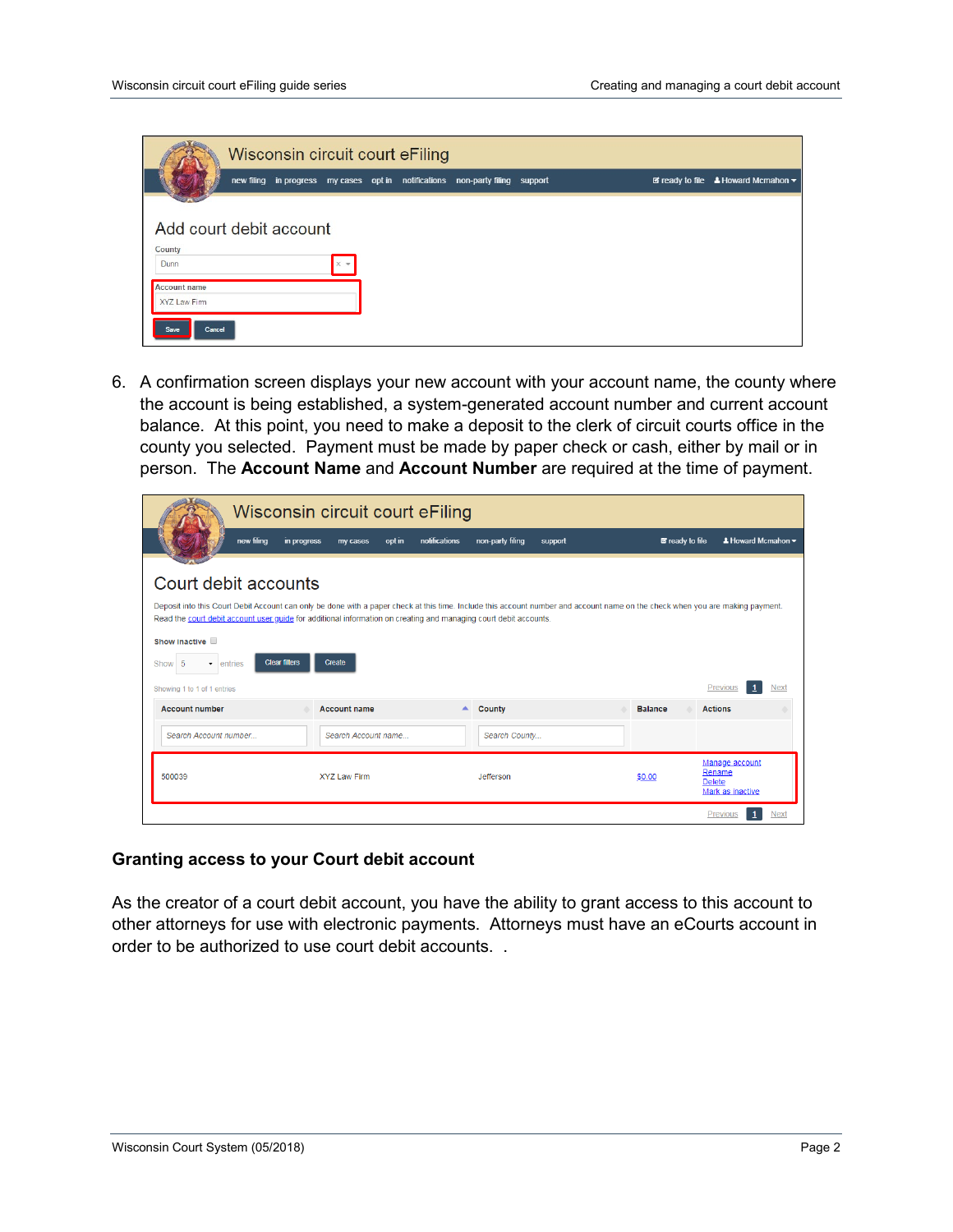1. To authorize additional attorneys to use your court debit account, click the **Manage account** hyperlink.

|                                                                                                                                                                                                                                                                                                                                                                                                                                         | Wisconsin circuit court eFiling |               |                  |         |                        |                                                                             |                                                  |
|-----------------------------------------------------------------------------------------------------------------------------------------------------------------------------------------------------------------------------------------------------------------------------------------------------------------------------------------------------------------------------------------------------------------------------------------|---------------------------------|---------------|------------------|---------|------------------------|-----------------------------------------------------------------------------|--------------------------------------------------|
| new filing<br>in progress                                                                                                                                                                                                                                                                                                                                                                                                               | opt in<br>my cases              | notifications | non-party filing | support | <b>E</b> ready to file |                                                                             | $\triangle$ Howard Mcmahon $\blacktriangleright$ |
| Court debit accounts<br>Deposit into this Court Debit Account can only be done with a paper check at this time. Include this account number and account name on the check when you are making payment.<br>Read the court debit account user quide for additional information on creating and managing court debit accounts.<br>Show inactive<br><b>Clear filters</b><br>Show<br>-5<br>entries<br>$\cdot$<br>Showing 1 to 1 of 1 entries | Create                          |               |                  |         |                        | Previous                                                                    | Next                                             |
| <b>Account number</b>                                                                                                                                                                                                                                                                                                                                                                                                                   | <b>Account name</b>             | ▲             | <b>County</b>    |         | <b>Balance</b>         | <b>Actions</b>                                                              |                                                  |
| Search Account number                                                                                                                                                                                                                                                                                                                                                                                                                   | Search Account name             |               | Search County    |         |                        |                                                                             |                                                  |
| 500039                                                                                                                                                                                                                                                                                                                                                                                                                                  | XYZ Law Firm                    |               | Jefferson        |         | \$0.00                 | Manage account<br><b>ANGELIA CHECK</b><br><b>Delete</b><br>Mark as inactive |                                                  |
|                                                                                                                                                                                                                                                                                                                                                                                                                                         |                                 |               |                  |         |                        | Previous                                                                    | Next                                             |

2. Click **Add account user**.

|                                | Wisconsin circuit court eFiling                                               |                                 |  |               |                                                                            |                |             |
|--------------------------------|-------------------------------------------------------------------------------|---------------------------------|--|---------------|----------------------------------------------------------------------------|----------------|-------------|
|                                | new filing in progress my cases opt in notifications non-party filing support |                                 |  |               | $\boxtimes$ ready to file $\triangle$ Howard Mcmahon $\blacktriangleright$ |                |             |
|                                |                                                                               |                                 |  |               |                                                                            |                |             |
| Manage debit account           |                                                                               |                                 |  |               |                                                                            |                |             |
| Account: Howard's Stash - 1252 |                                                                               |                                 |  |               |                                                                            |                |             |
| - entries<br>Show 5            | Add account user<br><b>Clear filters</b>                                      |                                 |  |               |                                                                            |                |             |
| Email                          |                                                                               | $\blacktriangle$<br><b>Name</b> |  | Administrator | △                                                                          | <b>Actions</b> |             |
| Search Fmail                   |                                                                               | Search Name                     |  |               |                                                                            |                |             |
| No records found               |                                                                               |                                 |  |               |                                                                            |                |             |
| Showing 0 to 0 of 0 entries    |                                                                               |                                 |  |               |                                                                            | Previous       | <b>Next</b> |
|                                |                                                                               |                                 |  |               |                                                                            |                |             |
| Return to court debit accounts |                                                                               |                                 |  |               |                                                                            |                |             |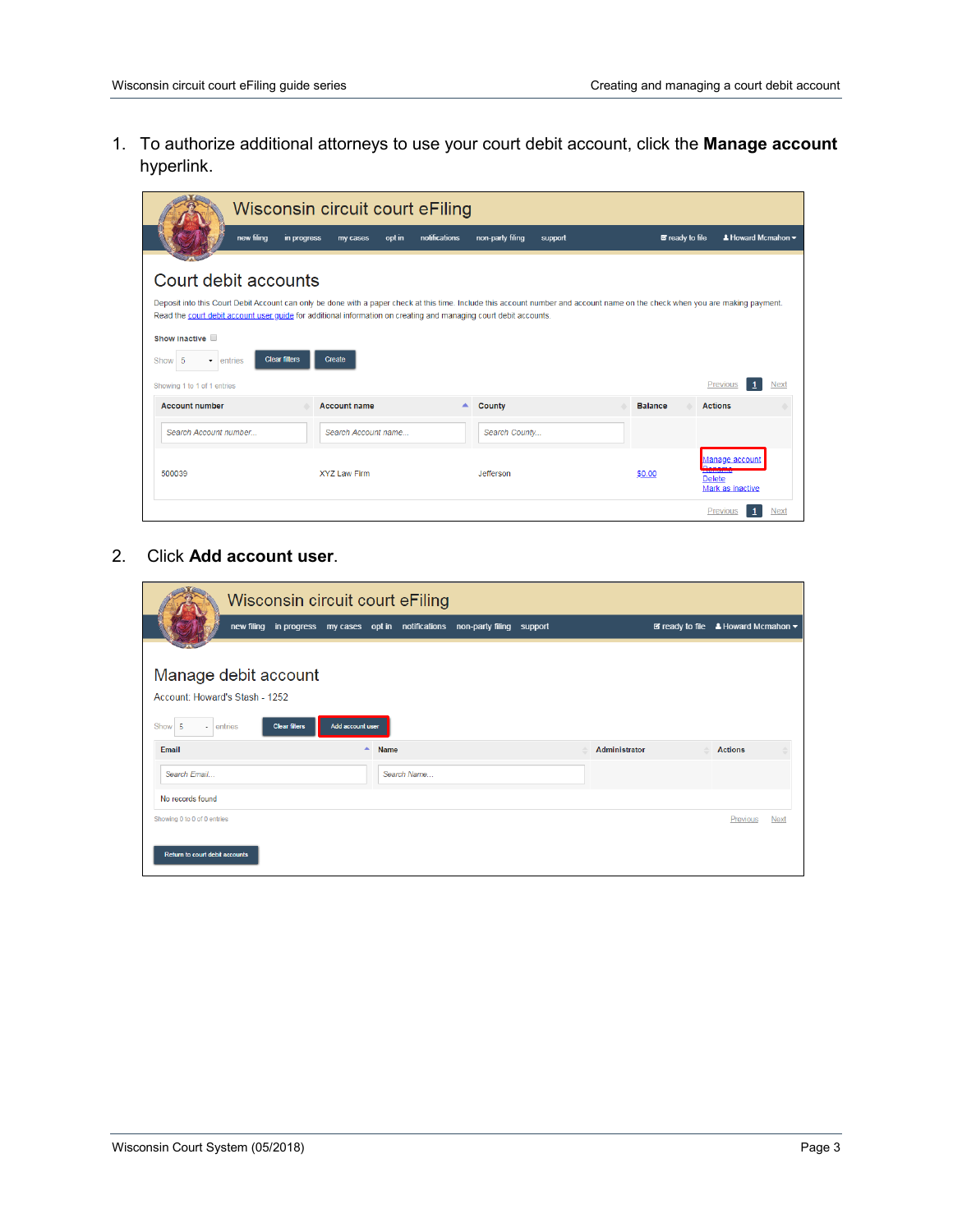3. Enter the email address associated with the attorney's eCourts account, then click **Find**.

|                                                                                                 |            |             |          |        | Wisconsin circuit court eFiling |                  |         |                 |                     |
|-------------------------------------------------------------------------------------------------|------------|-------------|----------|--------|---------------------------------|------------------|---------|-----------------|---------------------|
|                                                                                                 | new filing | in progress | my cases | opt in | notifications                   | non-party filing | support | ■ ready to file | ▲ Kathryn Jackson ▼ |
| Add court debit account user<br>Account: XYZ Law Firm - 1264<br>Email<br>Kathy.Johnson@lawfirm. |            |             |          |        |                                 |                  |         |                 |                     |
| <b>Find</b><br>Cancel                                                                           |            |             |          |        |                                 |                  |         |                 |                     |

- 4. If the email address matches an eCourts user account, a new window displays with the email address, attorney name and access rights radio buttons.
- 5. Leave the radio button set to **No** if the person you are granting authority to should only be able to use this account to make payments for filings. Change the radio button to **Yes** to grant this user authority to make payments from the account and to manage the account, i.e. add and remove other users.
- 6. To complete this process, click **Authorize**.



The authorization process is complete and the attorney you authorized can now use the associated court debit account and access funds available to make payment.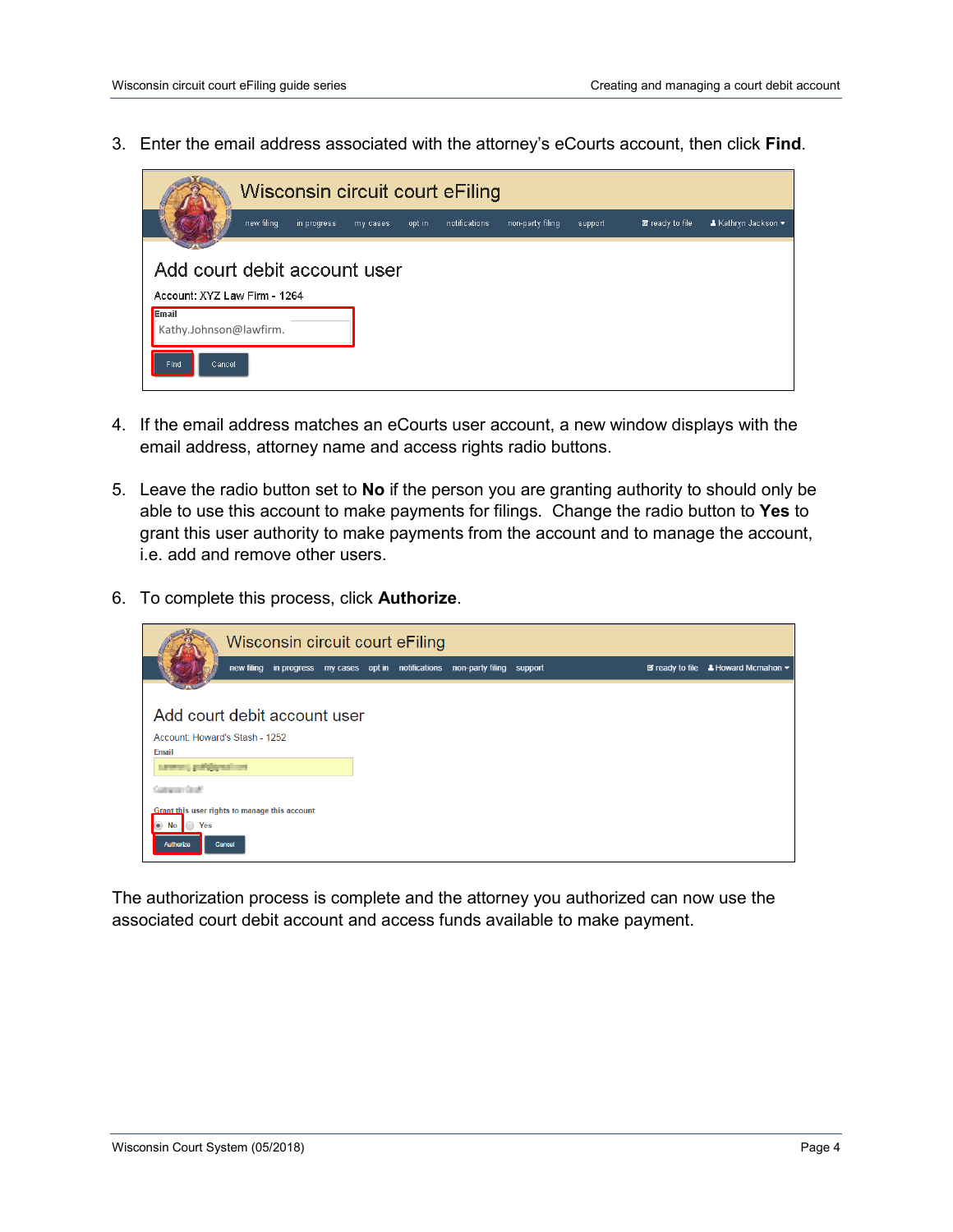The attorney's name displays on your **Manage debit account** screen.

| Wisconsin circuit court eFiling                                                                       |                                                                               |                      |  |               |   |                                                                                  |
|-------------------------------------------------------------------------------------------------------|-------------------------------------------------------------------------------|----------------------|--|---------------|---|----------------------------------------------------------------------------------|
|                                                                                                       | new filing in progress my cases opt in notifications non-party filing support |                      |  |               |   | $\blacksquare$ ready to file $\blacksquare$ Howard Mcmahon $\blacktriangleright$ |
| Manage debit account<br>Account: Howard's Stash - 1252<br>Show 5<br>- entries<br><b>Clear filters</b> | Add account user                                                              |                      |  |               |   |                                                                                  |
| Email                                                                                                 |                                                                               | $\triangle$ Name     |  | Administrator | ٠ | <b>Actions</b>                                                                   |
| Search Email                                                                                          |                                                                               | Search Name          |  |               |   |                                                                                  |
| compared the officer and control                                                                      |                                                                               | <b>Lemmar Daritt</b> |  | yes           |   | Delete                                                                           |
| Showing 1 to 1 of 1 entries<br>Return to court debit accounts                                         |                                                                               |                      |  |               |   | $\mathbf{1}$<br>Previous<br>Next                                                 |

You may remove access to the court debit account at any time by clicking **Delete** under the **Actions** menu.

## **Viewing transaction details for your Court debit account**

Once you have created a court debit account, deposited funds with the Clerk of Court, and used the account to pay for filings, you can view the account activity by selecting the balance link on the Court debit accounts screen.

|                                                                                                                                                                                                                                                                                                                                                                                                      | Wisconsin circuit court eFiling |               |                    |         |                        |                                                               |      |
|------------------------------------------------------------------------------------------------------------------------------------------------------------------------------------------------------------------------------------------------------------------------------------------------------------------------------------------------------------------------------------------------------|---------------------------------|---------------|--------------------|---------|------------------------|---------------------------------------------------------------|------|
| new filing<br>in progress                                                                                                                                                                                                                                                                                                                                                                            | opt in<br>my cases              | notifications | non-party filing   | support | <b>■</b> ready to file | $\triangle$ Howard Mcmahon $\blacktriangleright$              |      |
| Court debit accounts<br>Deposit into this Court Debit Account can only be done with a paper check at this time. Include this account number and account name on the check when you are making payment.<br>Read the court debit account user quide for additional information on creating and managing court debit accounts.<br>Show inactive<br><b>Clear filters</b><br>Show 5<br>entries<br>$\cdot$ | Create                          |               |                    |         |                        |                                                               |      |
| Showing 1 to 1 of 1 entries                                                                                                                                                                                                                                                                                                                                                                          |                                 |               |                    |         |                        | Previous                                                      | Next |
| <b>Account number</b>                                                                                                                                                                                                                                                                                                                                                                                | <b>Account name</b>             |               | $\triangle$ County |         | <b>Balance</b>         | <b>Actions</b>                                                |      |
| Search Account number                                                                                                                                                                                                                                                                                                                                                                                | Search Account name             |               | Search County      |         |                        |                                                               |      |
| 500039                                                                                                                                                                                                                                                                                                                                                                                               | XYZ Law Firm                    |               | Jefferson          |         | \$0.00                 | Manage account<br>Rename<br><b>Delete</b><br>Mark as inactive |      |
|                                                                                                                                                                                                                                                                                                                                                                                                      |                                 |               |                    |         |                        | Previous                                                      | Next |

The Court debit account history shows all transactions affecting the account.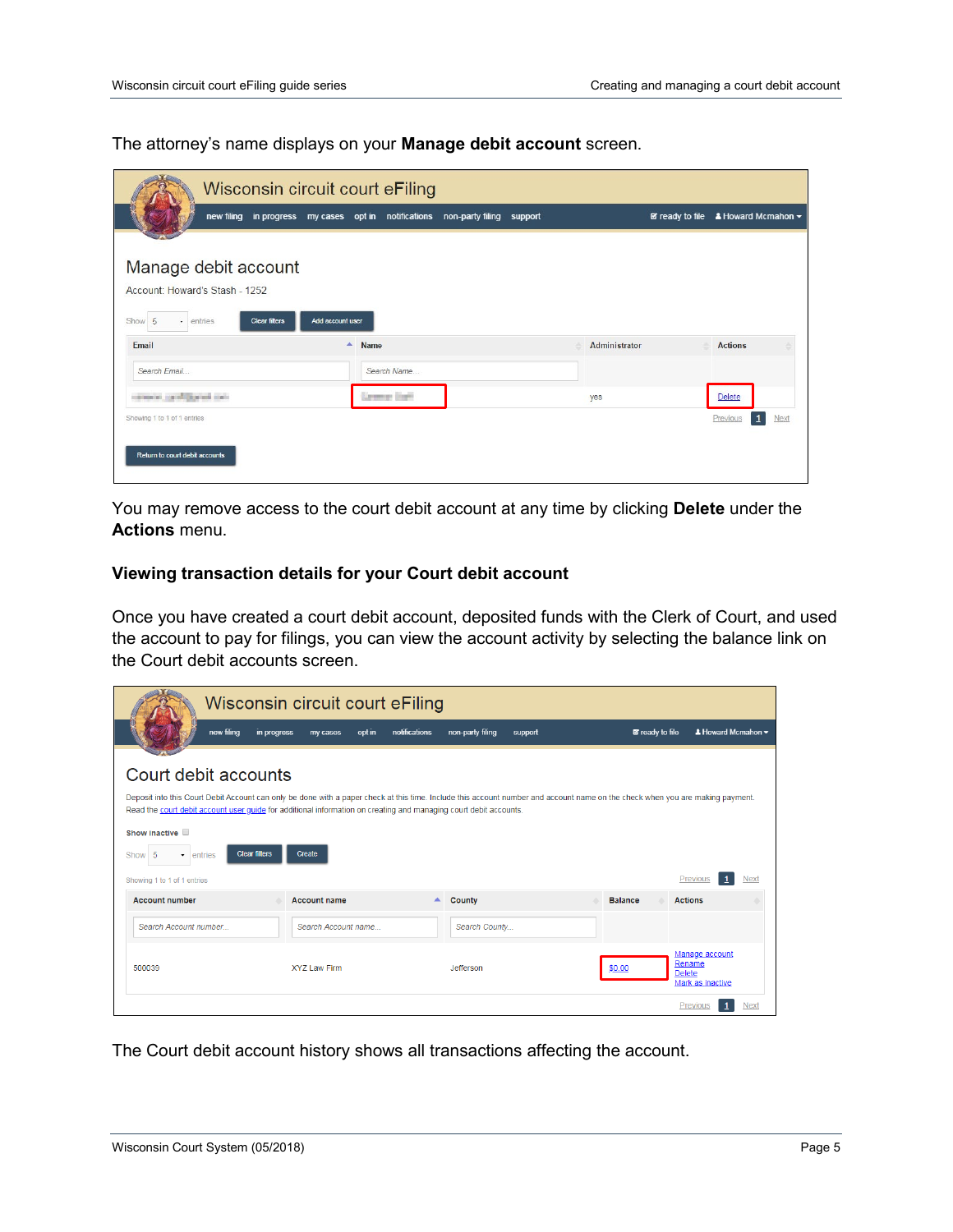|                                                                                                                                       |                           | Wisconsin circuit court eFiling |                    |                                               |         |                        |                            |             |
|---------------------------------------------------------------------------------------------------------------------------------------|---------------------------|---------------------------------|--------------------|-----------------------------------------------|---------|------------------------|----------------------------|-------------|
|                                                                                                                                       | new filing<br>in progress | opt in<br>my cases              | notifications      | non-party filing                              | support | <b>■</b> ready to file | <b>A</b> Meri Carol Larson |             |
| Court debit account history<br>Account: Larson2 - 1051<br>Results are limited to the first 1000 adjustments<br>All<br>Show<br>entries | <b>Clear filters</b>      |                                 |                    |                                               |         |                        |                            |             |
| <b>Date</b>                                                                                                                           | <b>Transaction number</b> | Case number                     |                    | <b>Explanation</b>                            |         | Amount                 |                            |             |
| Search Date                                                                                                                           | Search Transaction num    |                                 | Search Case number | Search Explanation                            |         |                        | Search Amount              |             |
| 06-30-2016                                                                                                                            | 2068413                   | 2016CV000351                    |                    | Satisfaction fee paid on case<br>2016CV000351 |         | $$ -5.00$              |                            |             |
| 06-29-2016                                                                                                                            | 2068412                   |                                 |                    | Receipt                                       |         | \$1,000.00             |                            |             |
| Showing 1 to 2 of 2 entries<br>Return to court debit accounts                                                                         |                           |                                 |                    |                                               |         |                        | Previous                   | <b>Next</b> |

#### **Deleting/Renaming your court debit account**

If you need to change the name of a court debit account, select the **Rename** option from the **Actions** column. A court debit account can be renamed at any time after the account has been created.

If you would like to delete an unused court debit account, select the **Delete** option from the **Actions** column. Note that a court debit account cannot be deleted if it is connected with any prior financial transactions.

|                                                                                                                                                                                                                                                                                                                                              | Wisconsin circuit court eFiling   |                                   |         |                        |                                                                   |
|----------------------------------------------------------------------------------------------------------------------------------------------------------------------------------------------------------------------------------------------------------------------------------------------------------------------------------------------|-----------------------------------|-----------------------------------|---------|------------------------|-------------------------------------------------------------------|
| new filing                                                                                                                                                                                                                                                                                                                                   | in progress<br>opt in<br>my cases | notifications<br>non-party filing | support | <b>E</b> ready to file | $\triangle$ Howard Mcmahon $\blacktriangledown$                   |
| Court debit accounts<br>Deposit into this Court Debit Account can only be done with a paper check at this time. Include this account number and account name on the check when you are making payment.<br>Read the court debit account user quide for additional information on creating and managing court debit accounts.<br>Show inactive |                                   |                                   |         |                        |                                                                   |
| <b>Clear filters</b><br>Show 5<br>entries<br>$\cdot$<br>Showing 1 to 1 of 1 entries                                                                                                                                                                                                                                                          | Create                            |                                   |         |                        | Previous<br><b>Next</b>                                           |
| <b>Account number</b>                                                                                                                                                                                                                                                                                                                        | <b>Account name</b>               | County<br>▲                       |         | <b>Balance</b>         | <b>Actions</b>                                                    |
| Search Account number                                                                                                                                                                                                                                                                                                                        | Search Account name               | Search County                     |         |                        |                                                                   |
| 500039                                                                                                                                                                                                                                                                                                                                       | <b>XYZ Law Firm</b>               | Jefferson                         |         | \$0.00                 | Managa assi<br>Rename<br><b>Delete</b><br><b>Mark as inactive</b> |
|                                                                                                                                                                                                                                                                                                                                              |                                   |                                   |         |                        | <b>Next</b><br>Previous                                           |